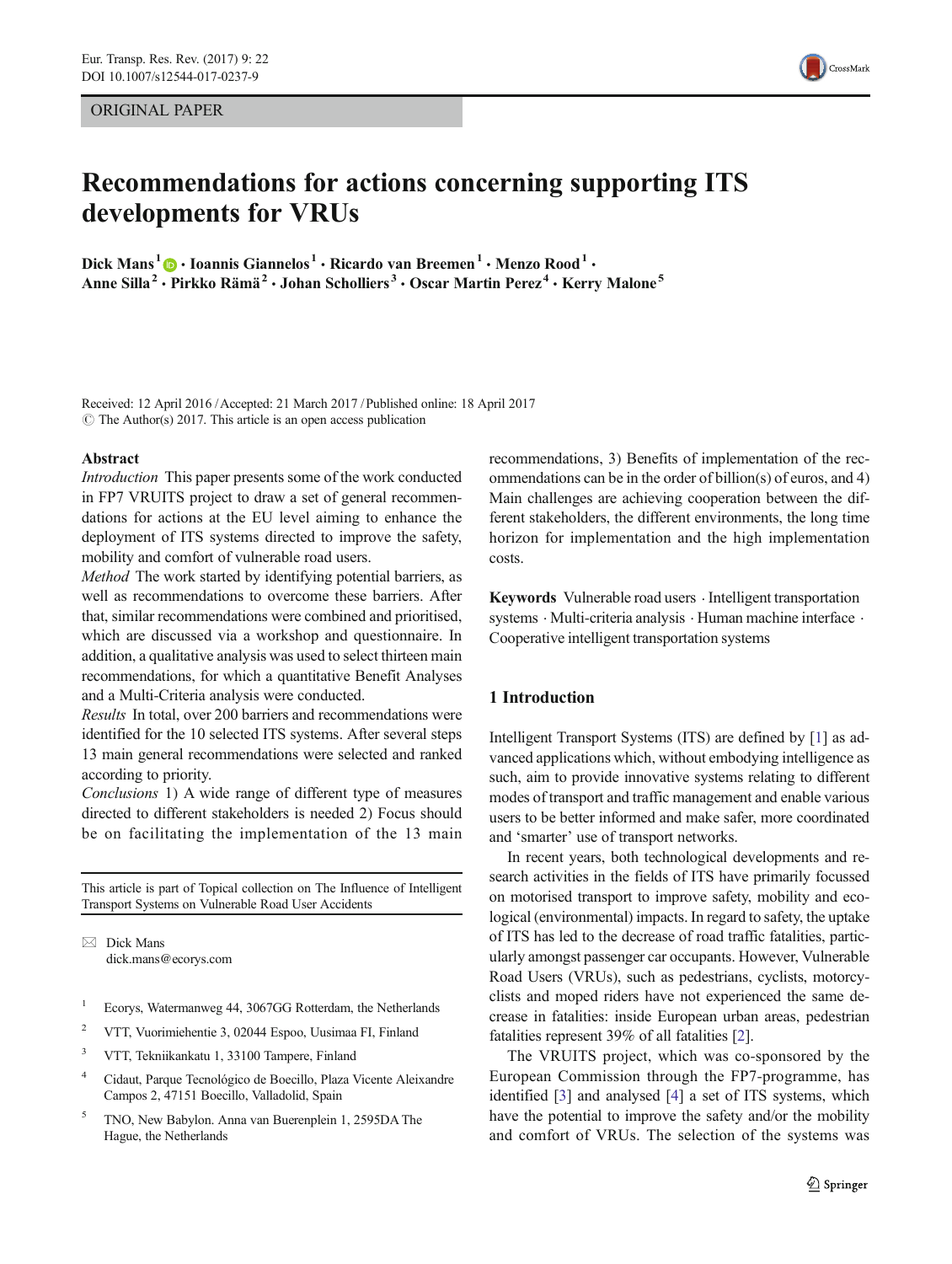<span id="page-1-0"></span>performed in two workshops with stakeholders. In the first workshop, the applications which were seen as having the most potential to improve safety and/or mobility and comfort were selected [[3\]](#page-13-0). The assessment was performed in two steps: a qualitative and a quantitative step. It was based on the method developed by Kulmala [\[5](#page-13-0)] for vehicle safety systems, which uses a set of 9 mechanisms, via which ITS can affect road user behaviour and thereby road safety, which was adapted for VRUs [\[6](#page-13-0)]. A qualitative assessment of the impact on safety, mobility & comfort was performed for a set of 23 systems [[4\]](#page-13-0). In the second workshop with the stakeholders, the qualitative assessments were presented and a score was given by the participants to different aspects of the ITS systems (benefits, costs, deployment, user aspects). A multi-criteria analysis has been used to rank the different ITS systems. After that, a portfolio check was carried out to determine whether all important aspects were covered, for example, that systems addressed important vulnerable road user groups. This resulted in 10 ITS systems which were selected for a quantitative safety, mobility and comfort and socioeconomic assessment. The 10 systems selected for quantitative analysis are presented in Table 1.

Building on the results of the safety, mobility & comfort assessment for 10 different ITS systems [[4\]](#page-13-0), and from the results of field trials on selected ITS systems [[7\]](#page-13-0), the VRUITS project has developed a set of recommendations for actions at the EU level regarding ITS systems for vulnerable road users and intelligent transportation systems,.

This paper presents the methodology to generate the general recommendations in Section 2. Section [3](#page-4-0) presents the results for selecting and assessment of the general recommendations, while Section [4](#page-8-0) presents the selected recommendations in more detail. The conclusions are outlined in Section [6.](#page-12-0)

Important sources of information for this paper are the VRUITS project deliverables. All these deliverables can be found at the VRUITS project website: [www.vruits.eu.](http://www.vruits.eu)

| Table 1 | Overview 10 selected ITS systems |  |  |  |  |
|---------|----------------------------------|--|--|--|--|
|---------|----------------------------------|--|--|--|--|

| ITS system                                                                                    |
|-----------------------------------------------------------------------------------------------|
| Blind Spot Detection (BSD)                                                                    |
| Bicycle to Car Communication (B2V)                                                            |
| Crossing Adaptive Lighting (CAL)                                                              |
| Green Wave for Cyclists (GWC)                                                                 |
| Intersection Safety (INS)                                                                     |
| Intelligent Pedestrian Traffic Signal (IPT)                                                   |
| Information on Vacancy on Bicycle racks (IVB)                                                 |
| Pedestrian and Cyclist Detection System and Emergency<br>Braking (PCDS + EBR)                 |
| Co-operative (C-ITS) communications between Powered two<br>wheelers (PTW) and Vehicle (PTW2V) |
| VRU Beacon System (VBS)                                                                       |

#### 2 Methodology general recommendations

The methodology for the identification and ranking of the main recommendations to enable the maximum deployment of selected ITS systems in Europe, consisted of four main steps. These steps are presented in Fig. [1](#page-2-0).

Each of these steps is described in more detail in the following:

- 1. The analysis of the 10 ITS systems consisted of an identification of potential barriers regarding the widespread use of the ITS systems in the EU-28, as well as recommendations to overcome these barriers. The analysis covered the following eight topics: "technical performance", "safety, mobility  $&$  comfort effects", "human-machine interface  $(HMI)$ ", "acceptance", "business models", "implementation issues", "legal and standardisation issues" and finally "privacy, data storage, ethical and moral issues^. The identified recommendations were classified according to the following criteria (more details are provided in [[8\]](#page-13-0)):
	- Ease of implementation: Easy, Medium, Challenging;
	- Time horizon: Short term (<5 years); Medium term  $(5-10 \text{ years})$  and Long term  $(>10 \text{ years})$ ;
	- Estimated effectiveness: Low (does not completely remove the barrier), Medium (barrier is removed in most cases), High (barrier is completely removed). This classification was only valid if the recommendation could be linked to a specific barrier;
	- Estimated costs: Low (hundred thousands of Euros); Medium  $(1-10$  million Euros) and High (ten(s) of millions of Euros).

In addition, the relevant stakeholders were identified for each recommendation. A total of 213 barriers and 208 recommendations were identified. During the first analysis of recommendations, the recommendations were categorised in three different groups (recommendations regarding VRUs, vehicles and infrastructure). By means of grouping and additional analysis, the recommendations were merged and prioritised, resulting in a long list of 50 recommendations. A recommendation was included in the long list [\[8](#page-13-0)] if it scored high on the different criteria, such as having low implementation costs, being considered effective and concerning several motivated stakeholders.

2. Workshop and questionnaire. A workshop was held with the stakeholders in order to receive feedback and to prioritise the recommendations. A questionnaire was also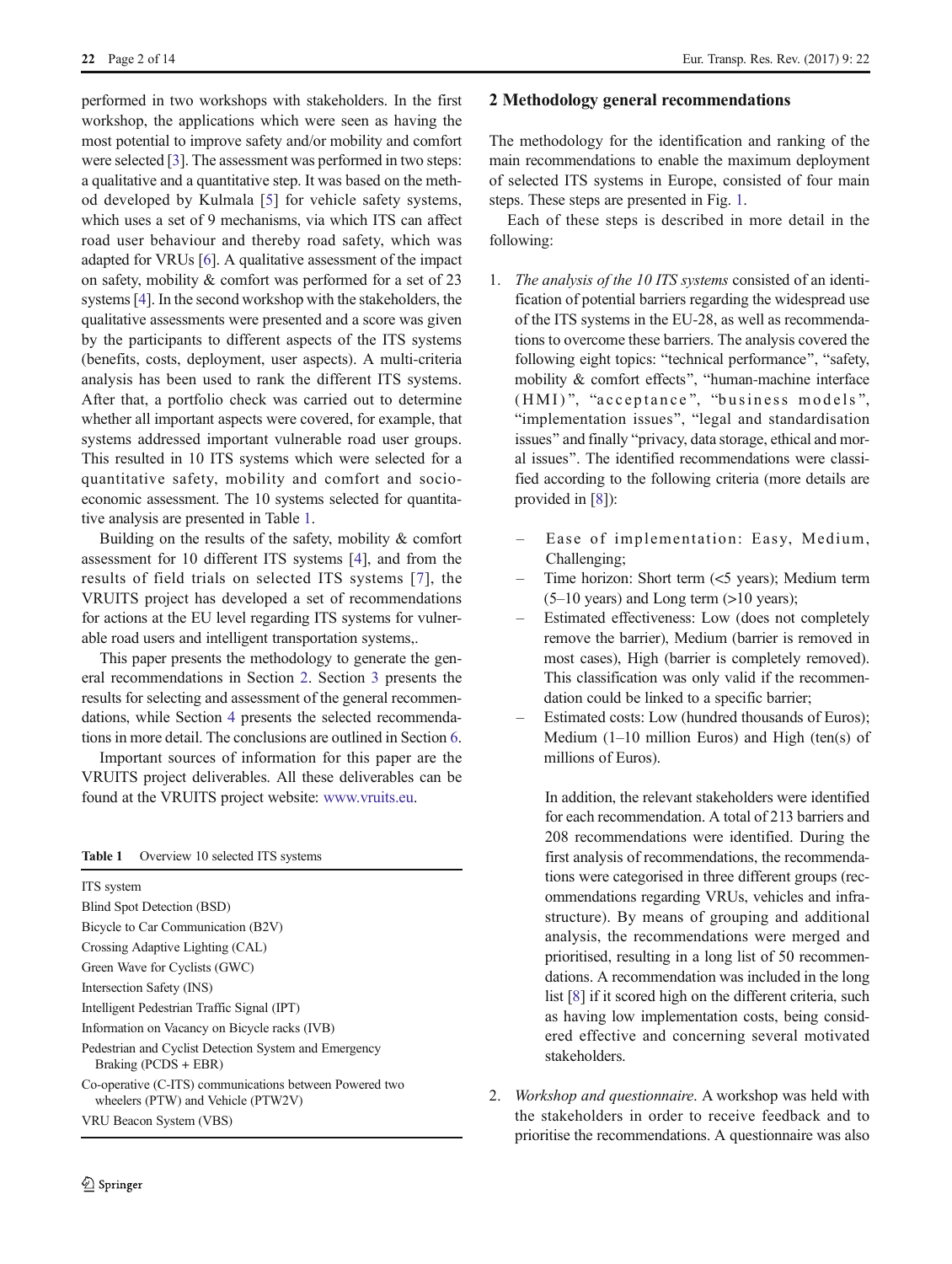<span id="page-2-0"></span>Fig. 1 Overview methodology 'General recommendations'



sent to relevant stakeholders who could not participate in the workshop, to verify the outcomes of the workshop and the selected recommendations. The process included the three following steps:

- Collection and processing the feedback of workshop participants. The recommendations were divided in three groups: recommendations regarding VRUs, vehicles and infrastructure. The workshop participants were divided into three groups and they participated in three different sessions, each covering one group of recommendations. The feedback collected during the workshop was used to update the contents and initial assessments of the presented recommendations.
- Ranking of recommendations. At the end of each session, the workshop participants were asked to indicate the five main recommendations in each group which they considered the most important to facilitate the effective market introduction of the systems at a European level. The participants were asked to use a scale from 1 to 5 with five points for the most important recommendations of each group, four for the second most important, etc. Based on the overall scores given by the workshop participants, the recommendations with an overall score of less than 5 points were not considered for further analysis. This resulted in a shortlist of 38 measures.
- Combination of similar measures. >In this phase, similar and/or overlapping recommendations were

merged with each other. This resulted in a final list of 22 recommendations, which was verified by means of a questionnaire and sent to relevant stakeholders. The main purpose of the questionnaire was to outline the outcomes of the workshop and the selected recommendations. The respondents were asked to indicate if they agreed with the proposed recommendations, and if they saw any potential obstacles for the implementation of these recommendations. At the end, the respondents were requested to assess what they considered the most effective recommendation per topic.

- 3. Further analysis of recommendations. The analysis consisted of three main steps.
- Qualitative Analysis. An in-depth qualitative analysis of the 22 recommendations was performed on the criteria mentioned under 'Step 1'. This resulted in a more detailed description of the recommendations, identification of main implementation issues, description of roles and required actions of main stakeholders involved, more information about barriers addressed and description of main cost categories.
- Selection of 13 main recommendations. Based on the qualitative analysis together with the results of the workshop and the expert questionnaire, a list of 13 main recommendations was selected for a quantitative analysis of the potential benefits.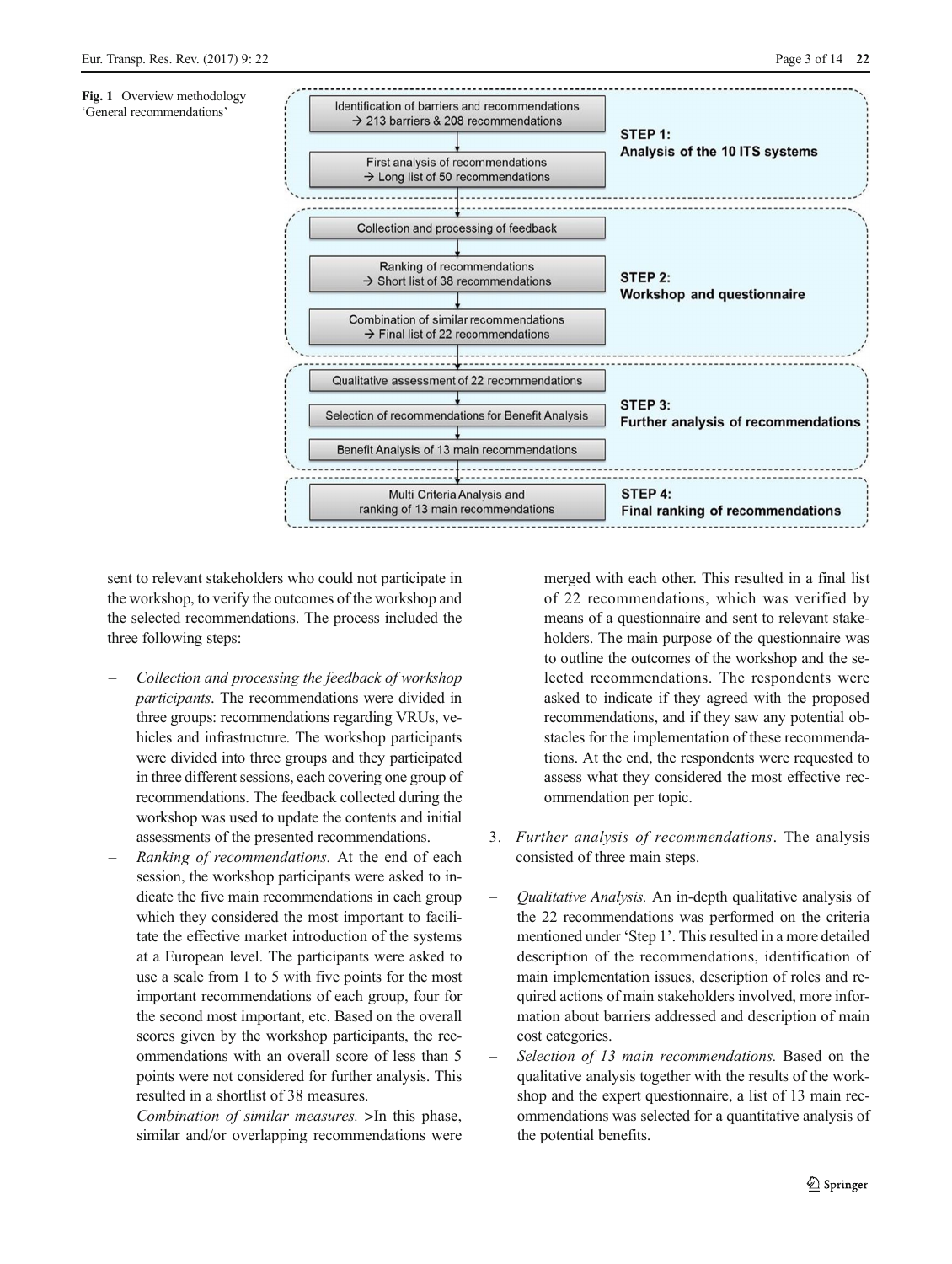- <span id="page-3-0"></span>– Benefit Analysis of 13 main recommendations. The method used for the Benefit Analysis was primarily based on the CBA framework used to assess the impacts of the 10 ITS systems in earlier phases of the VRUITS project [\[4\]](#page-13-0). The Benefit Analysis focussed on analysing the effects of carrying out the recommendation for each of these 10 ITS systems, compared to the situation where the recommendation would not be carried out. Each recommendation was considered to be effective for at least one of the 10 ITS systems. The effectiveness of each recommendation depended on the extent that the recommendation succeeds in removing the barrier. The recommendations are considered to directly enhance system performance in the areas of:
- Safety, e.g. number of fatalities, injuries;
- Comfort, e.g. comfort level;
- & Mobility, e.g. trip length, number of trips, trip duration or modal shift;
- Penetration rates, e.g. percentage of potential users actually using the system; and
- System costs i.e. the investment costs.

The impact of the recommendations on system effectiveness was qualitatively assessed, based on expert judgement of the partners involved in this study, for each of the above-mentioned areas. The assessment was made by rating the effectiveness as according to the scale: i) no effect, ii) very small, iii) small, iv) average or v) large. A distinction was made in relation to effects which are relatively short-term (2020), and medium/long term (2030).

The main link between the qualitative assessment and the quantitative analysis is shown in Table [1.](#page-1-0) The table details how the different impacts on system performance can be converted to parameter figures. Large impacts on effectiveness were matched to the most positive situation in the sensitivity analysis and scenario analysis, following the sensitivity analysis and scenarios from earlier VRUITS work [[4\]](#page-13-0). For smaller impacts, the quantification was based on an interpolation between large impacts and no impacts, as shown in Table 2.

The assessment on safety, comfort and mobility was handled in the same way: an improvement in effectiveness resulted in higher benefits in the respective area, quantified by a percentage by which all effects related are multiplied. For example, if safety effectiveness is expected to have a small impact from the recommendation, the safety effectiveness parameter is 105%. This was then used in the CBA calculations, multiplying the corresponding safety benefits with 105%. Note that these percentages do not mean the system performs better than the theoretical maximum, but should be interpreted as an improvement to the theoretical maximum system performance.

The impact on the penetration rate was calculated differently. The original CBAs were based on penetration rate scenarios – scenarios that contain figures on the usage of the system. Higher usage of the system was assumed to increase the safety benefits. In addition, effects were also anticipated in mobility and comfort due to changes in the penetration rate. The scenarios were used to calculate the impact of the recommendation by taking the difference of the high scenario CBA results and the medium scenario CBA results. This difference was then multiplied by 1/8, 1/4, 1/2 or 1, depending on the assessment and Table 2. The estimation of the recommendation benefits is the sum of all the additional benefits to the systems for which the recommendation is applicable.

The benefit analysis did not aim to provide an accurate estimate of the added benefits of the different recommendations. It was rather used to provide an indication of the order of magnitude of additional potential benefits of the ITS due to the recommendations. The following scale was used to rate the order of magnitude of additional benefits:

- 0: an estimated potential benefit of around 0–10 mln  $\epsilon$
- +: an estimated potential benefit of around 10–100 mln  $\epsilon$

Table 2 Parameters of assumed effectiveness of recommendations

| <b>Effectiveness</b> | CBA parameter                    | Impact of effectiveness levels in removing barriers |                                        |                                        |                                        |                                           |  |  |  |
|----------------------|----------------------------------|-----------------------------------------------------|----------------------------------------|----------------------------------------|----------------------------------------|-------------------------------------------|--|--|--|
| area                 |                                  | None                                                | Very small                             | Small                                  | Average                                | Large                                     |  |  |  |
| Safety               | Safety<br><b>Effectiveness</b>   | $100\%$                                             | $102.5\%$                              | 105%                                   | 110%                                   | 120%                                      |  |  |  |
| Comfort              | Comfort<br>Effectiveness         | $100\%$                                             | $102.5\%$                              | 105%                                   | 110%                                   | 120%                                      |  |  |  |
| Mobility             | Mobility<br><b>Effectiveness</b> | $100\%$                                             | $102.5\%$                              | 105%                                   | 110%                                   | 120%                                      |  |  |  |
| Penetration rate     | Penetration<br>scenario          | medium                                              | 1/8 benefits of Large<br>effectiveness | 1/4 benefits of Large<br>effectiveness | 1/2 benefits of Large<br>effectiveness | <b>Difference</b><br>high-medium scenario |  |  |  |
| Costs                | Cost reduction<br>(2020, 2030)   | $(30\%, 70\%)$                                      | $(31.75\%, 72.75\%)$                   | $(32.5\%, 75\%)$                       | $(35\%, 80\%)$                         | $(40\%, 90\%)$                            |  |  |  |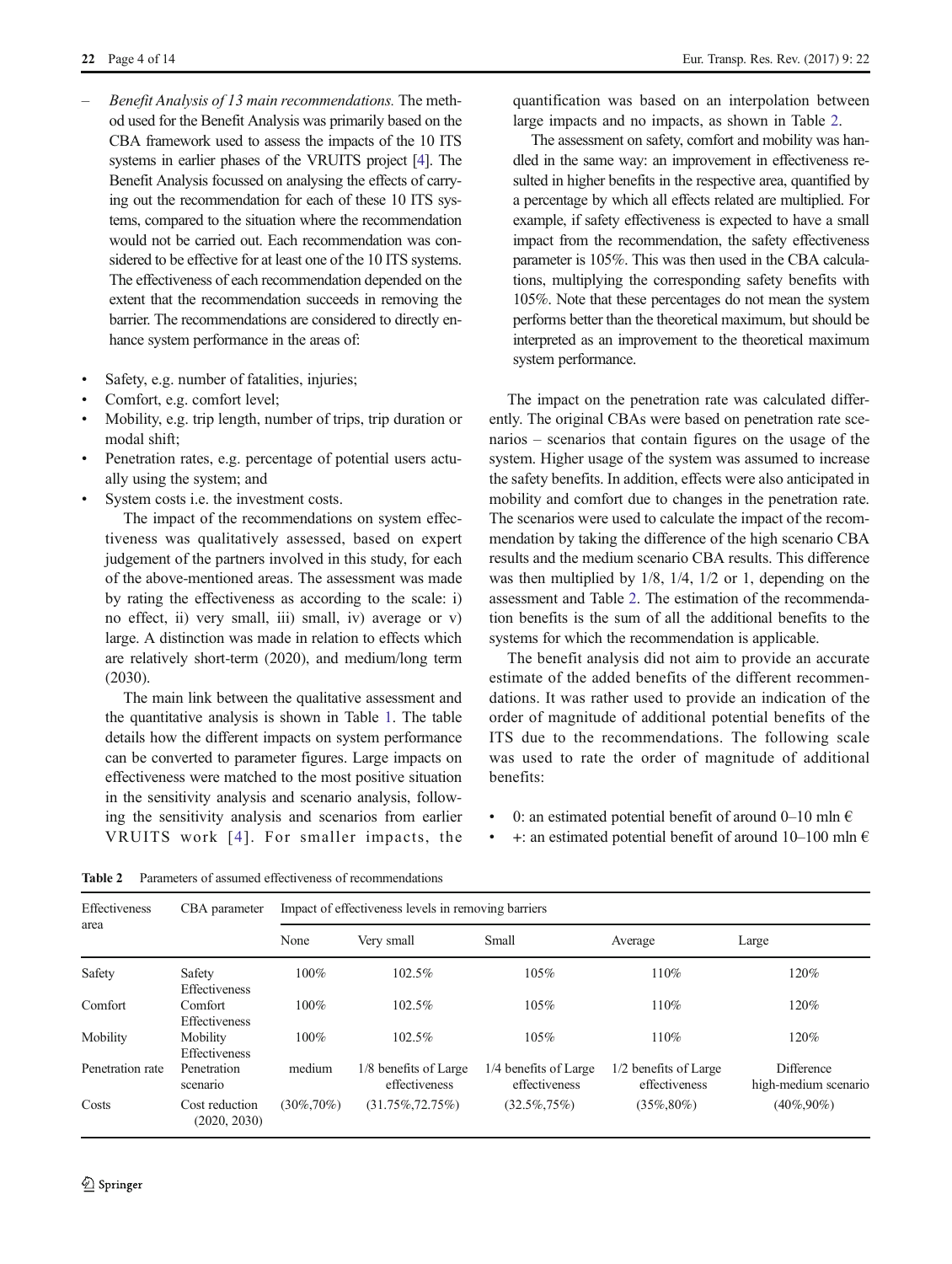- <span id="page-4-0"></span> $++:$  an estimated potential benefit of around 100 mln  $\epsilon$ –1 bn €
- +++: an estimated potential benefit of around 1–2.5 bn  $\epsilon$
- $++++$ : an estimated potential benefit more than 2.5 bn  $\epsilon$ An example of the calculations for the benefit analysis is provided in Box 1 below.
	- 4. Final ranking of recommendations. The results of the benefit analysis, along with those of the qualitative analysis served as inputs for the Multi-Criteria Analysis (MCA). The MCA aimed to provide the final ranking of the 13 main recommendations. The MCA took into account four criteria: ease of implementation, time horizon, costs and potential benefits. Ease of implementation was divided into three categories: Easy, Medium and Challenging. These have a respective value of 3, 2 and 1 in the MCA. Similar scores were used for the two other (qualitatively assessed) criteria: time horizon and costs. The potential benefits of the recommendation were considered as the most important criterion, and therefore 50% of the scores were allocated to this aspect. The other criteria were considered equally relevant, therefore the remaining 50% of the scores were equally divided over these three aspects. This means that the maximum of the sum scores on the criteria ease of implementation, time horizon and costs is 9.

The potential benefits criterion has four categories valued 1 to 4 in the MCA, based on the " $+$ " to " $++++$ " scores. These values are multiplied by 2.25 in the overall score, to resemble

that 50% of the scores come from potential benefits. In this way a maximum score on potential benefits (4 is the maximum value, multiplied by a weight of 2.25 equals 9) equals a maximum score on the remaining criteria (3 criteria with maximum value 3 also equals 9).

For example, imagine a recommendation with ease of implementation (medium), time horizon (long), costs (low) and potential benefits  $(++)$ . The weighted sum is then  $2*1 + 1*1 +$  $3*1 + 2*2.25 = 10.5$ . The weighted sum of these criteria was then taken to be the overall score, ranking the first 13 recommendations. The various criteria scores and overall scores used in MCA are shown in Table [4.](#page-5-0)

## 3 General recommendations

#### 3.1 Analysis of the 10 its systems

The potential barriers for widespread use of the ITS systems were identified by use of expert judgement of the consortium members, as well as recommendations to overcome these barriers. This was done by system and by topic. The number of identified barriers and recommendations are presented in Table [5](#page-6-0).

As an example, Table [6](#page-6-0) presents some barriers regarding technical performance of Blind Spot Detection (BSD) together with the classification on preliminary estimate on the ease to overcome the barrier.

Similarly, Table [7](#page-7-0) outlines some recommendations regarding technical performance of Blind Spot Detection (BSD) together with the classifications (ease of implementation, time

#### Box 1 Example assessment and calculation

- Safety: The number of red-light running accidents is expected to decrease as annoyance is decreased due to shorter waiting times. In addition, it indirectly decreases the number of annoyance related accidents. This all leads to a very small increase in safety.
- Mobility: Is only marginally increased, due to optimised waiting times.

Comfort: Optimisation of algorithms increases comfort very little for all road users.

Cost: An accelerated deployment may reap economies of scale benefits, leading to a small increase in discount rate.

The parameter values are then used in the CBAs. For Safety, Mobility and Comfort, this is done as described earlier, multiplying the respective benefits with the given percentage. The increase in penetration rates is calculated by using the figures for the medium-usage scenario in 2020, and the high-usage scenario in 2030. In the end, the difference with the original CBA output and the new CBA output is multiplied with ¼ to account for the corresponding "small" effect. The original CBA output is  $€160.9$  mln, the new CBA output is  $€897.3$  mln. Note that this new output seems fairly large in comparison with the original, but that's because in this form it represents the benefits for a large increase in penetration rate. Multiplying the difference with ¼ gives the correct value (values in mln  $\epsilon$ ):  $\frac{1}{4}*(897.3-160.9) = 184.1$ . In this case, ¼ of the difference of the original CBA results and new one is between  $\epsilon$ 100 mln and  $\epsilon$ 1 bn, meaning the potential benefits are in the '++' category.

The recommendation 'designing traffic light control depending on traffic demand, taking into account VRU needs' (R7) is used as an example. The waiting times for all users are expected to decrease, through optimisation of the traffic light control. The recommendation will logically affect the Intelligent Pedestrian Traffic signal (IPT) system positively. This is confirmed by the participants of the workshop held by the VRUITS project, as it scored highest in the topic HMI & acceptance. In this case, IPT is the only ITS that is expected to be affected by the recommendation, however, most of the time, multiple ITS systems are affected by a recommendation. A qualitative assessment of the effects of the recommendation on the system has been made:

Penetration rate: Improvement of algorithms makes the system more mature and reliable, resulting in the ability to install these systems in a greater variety of (traffic) situations. Thus a small increase in penetration rate can be expected.

Recommendation R7 has a long time horizon and for that reason the effects are estimated to only take place beyond 2020. Linking this to Table [2,](#page-3-0) the parameter values are thus easily determined (Table [3\)](#page-5-0).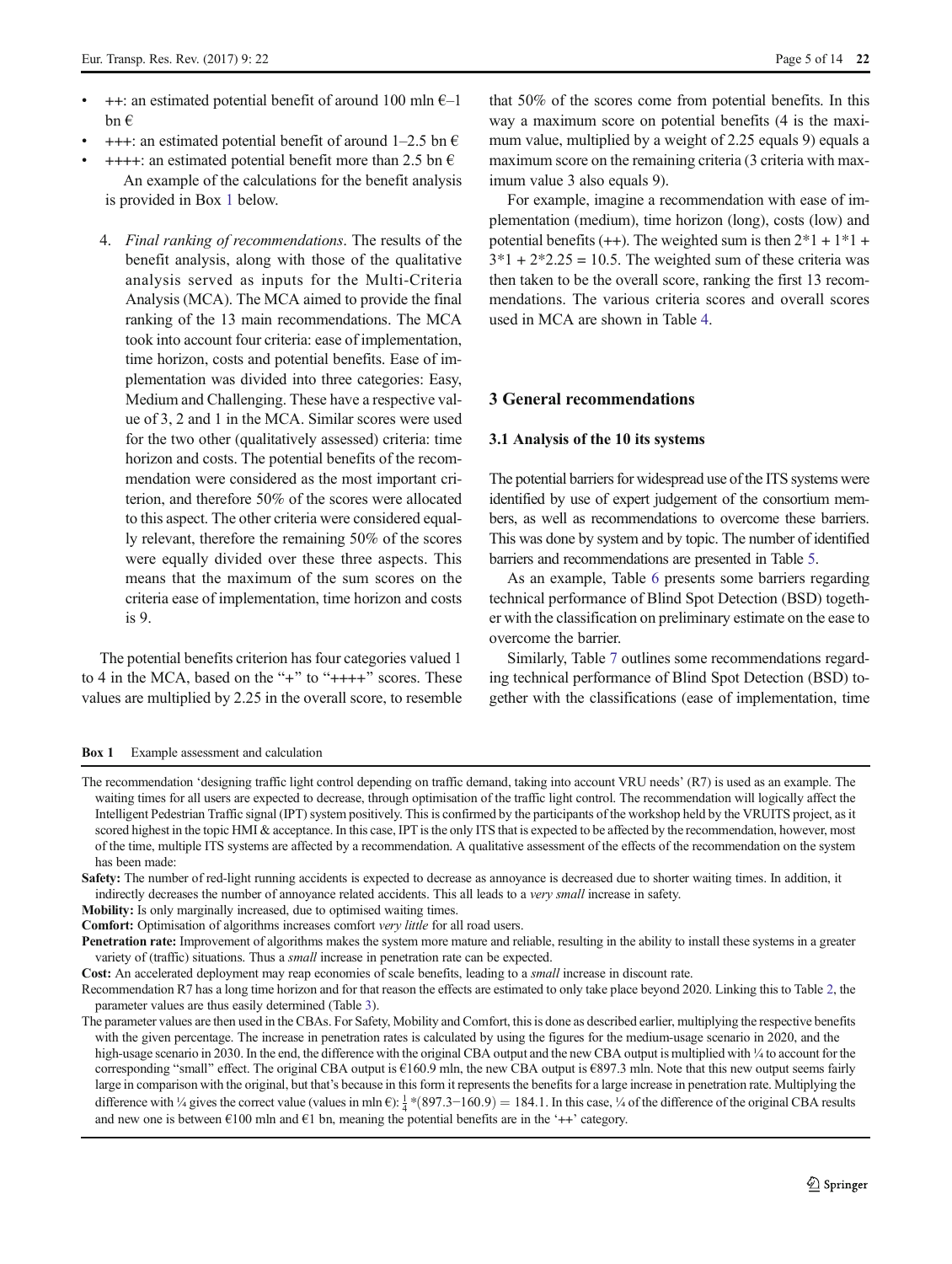#### <span id="page-5-0"></span>Table 3 CBA inputs

|                        |         | <b>Quantified Effect: CBA inputs</b> |  |  |  |  |
|------------------------|---------|--------------------------------------|--|--|--|--|
| Recommendation effects | 2020    | 2030                                 |  |  |  |  |
| Safety                 | 100%    | 102.5%                               |  |  |  |  |
| Mobility               | 100%    | 102.5%                               |  |  |  |  |
| Comfort (car drivers)  | $100\%$ | 102.5%                               |  |  |  |  |
| Penetration rates      | medium  | $\frac{1}{4}$ of high penetration    |  |  |  |  |
| Costs                  | 30%     | 75%                                  |  |  |  |  |

horizon, estimated effectiveness and estimated costs) and relevant stakeholders.

A selection of the most relevant recommendations was made starting with the list of 208 recommendations. This selection resulted in a list of 50 recommendations divided into 3 groups (recommendations regarding VRUs, vehicles and infrastructure) which were discussed and reviewed during the workshop.

# 3.2 Workshop and questionnaire

A workshop has been held with the main stakeholders, including representatives of VRU groups, local governments and municipalities. The 10 selected ITS systems were presented and the list of 50 recommendations was discussed in three sessions. The final list of 22 recommendations (Table [8\)](#page-8-0) was defined based on the feedback and rankings collected during the workshop from the list of 50 recommendations. (While analysing the results of the workshop, the recommendations with an overall score lower than five points were removed from the list and the recommendations which were closely related, and/or overlapping with each other, were merged with each other.)

# 3.3 Further analysis of recommendations

In order to develop a good basis on which to identify the most promising of the twenty-two recommendations, a number of aspects of each recommendation were identified and investigated in more depth. These aspects are:

- Develop a more extensive description of the recommendation. What does it encompass? What needs to be taken into account when considering this recommendation?
- Identify which systems are affected by this recommendation. Some recommendations can affect several systems, such as integration of several functions into a single device.
- Identify which of the eight topics (technical performance, safety, mobility & comfort effects, human-machine interface (HMI), acceptance, business models, implementation issues, legal and standardisation issues and finally privacy, data storage, ethical and moral issues) this recommendation relates to.

Table 4 Overview of values and weights used in MCA in step 1

| Aspect/Indicator       | Weight | Categories  | Value          |
|------------------------|--------|-------------|----------------|
| Ease of implementation | 1      | Easy        | 3              |
|                        |        | Medium      | 2              |
|                        |        | Challenging | 1              |
| Time horizon           | 1      | Short       | 3              |
|                        |        | Medium      | 2              |
|                        |        | Long        | 1              |
| Costs                  | 1      | Low         | 3              |
|                        |        | Medium      | 2              |
|                        |        | High        | 1              |
| Potential benefits     | 2.25   | $+$         | 1              |
|                        |        | $^{++}$     | $\mathfrak{D}$ |
|                        |        | $^{+++}$    | 3              |
|                        |        | $+++++$     | 4              |

- Description of main implementation issues. Make the issues more specific for the involved stakeholders.
- Time horizon. Provide main reasons for the estimated time horizon. Provide a more detailed overview of the actions needed for each stakeholder. Provide a high level action plan.
- Identify the barriers addressed by the recommendation, and the effectiveness of the recommendation to address the barrier (low/medium/high). For each barrier, indicate the ease of overcoming the barrier.
- Describe the main cost categories and cost-related barriers, the magnitude of the costs, and the relevant stakeholders

An excellent example is recommendation 10 from Table [8,](#page-8-0) "To design traffic light control, depending on the overall traffic demand (both vehicles and pedestrians) to minimise traffic delays for all road users while taking into account VRU needs and policy goals for safety, throughput, emissions and mobility". In this case, further investigation of the recommendation, based on the pilot in Spain, revealed that unnecessary delay created by traffic light control focusing solely on the pedestrian flow could be inefficient, as traffic lights at a single intersection are often part of a larger traffic control system. The traffic control should be designed so that:

- 1. A complete traffic view is obtained, not only of vehicles but also of pedestrians and cyclists,
- 2. Balance the needs of the Vulnerable Road users and motorised traffic needs, and take into account policy goals for safety, throughput, emissions and mobility

Several critical issues are illustrated below. Firstly, the main implementation issues identified for Recommendation 10 are: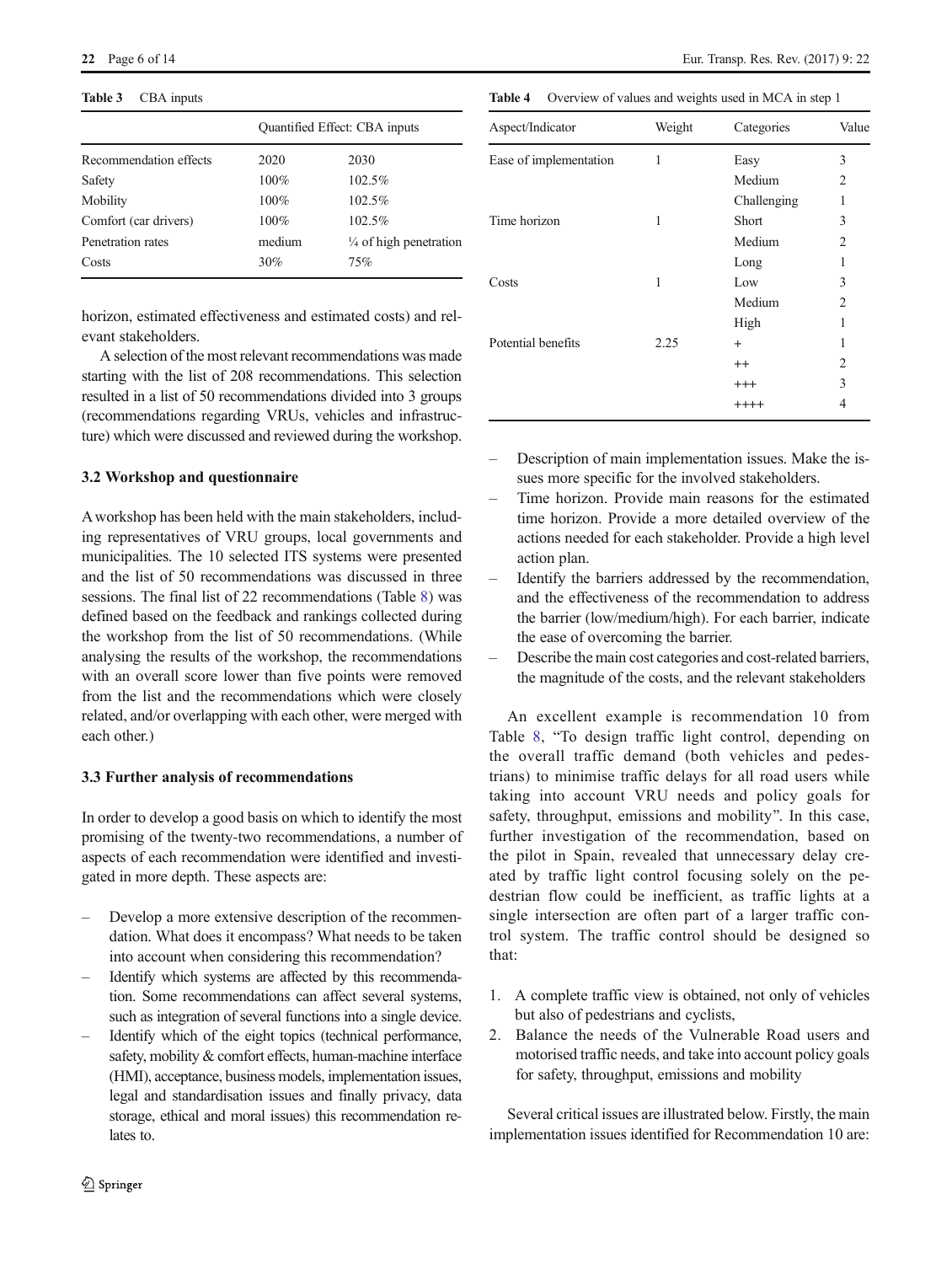<span id="page-6-0"></span>

| ITS system                                                                    | Number of<br>barriers | Number of<br>recommendations |  |
|-------------------------------------------------------------------------------|-----------------------|------------------------------|--|
| Blind Spot Detection (BSD)                                                    | 22                    | 25                           |  |
| Bicycle to Vehicle Communication (B2V)                                        | 24                    | 17                           |  |
| Crossing Adaptive Lighting (CAL)                                              | 20                    | 18                           |  |
| Green Wave for Cyclists (GWC)                                                 | 25                    | 29                           |  |
| Intersection Safety (INS)                                                     | 18                    | 11                           |  |
| Intelligent Pedestrian Traffic Signal (IPT)                                   | 31                    | 29                           |  |
| Information on Vacancy on Bicycle Racks (IVB)                                 | 18                    | 18                           |  |
| Pedestrian and Cyclist Detection System + Emergency Braking<br>$(PCDS + EBR)$ | 19                    | 21                           |  |
| PTW Oncoming Vehicle Information System (PTW2V)                               | 13                    | 16                           |  |
| VRU Beacon System (VBS)                                                       | 23                    | 24                           |  |
| Total                                                                         | 213                   | 208                          |  |

- Development of detection sensors and algorithms, which detect all road users waiting and crossing the intersection, and potentially also of road users approaching the crossing.
- Research on algorithm development, dependent on traffic demand by all streams, needs to take place. Representatives of the special user groups should be involved in the algorithm development. These developments need to take into account that some countries use detectors for dynamic traffic light signal cycles.
- Traffic control suppliers need to be part of the development process and see a business case for implementation.
- Road authorities and governments need to pay for the implementation of these algorithms for their traffic lights.

An example of a barrier identified for Recommendation 10 is a user acceptance barrier: the system might cause slight annoyance to car drivers since prioritisation of pedestrians may lead to longer waiting times for cars (especially during rush hour). This could increase the red light running of cars. The annoyance caused to car drivers for giving prioritisation to pedestrians can be solved with a preliminary study of the intersection/area or environment in the traffic plan. In order to reduce waiting times for motorists, various technical developments could be envisaged: (i) pedestrian data could be entered into the traffic optimisation process (along with cyclists detected at the lights) to ensure optimum flow of all modes; (ii) pedestrian calls could be cancelled if the pedestrian has already crossed the street during a gap in traffic, before the pedestrian green phase has appeared. The impact on flow and safety of both types of developments would need to be established.

The primary stakeholders for this action were identified as follows, with remarks regarding the costs and roles:

- The EC: possibly involved in funding activities due to priority on Vulnerable Road Users and on Smart Cities (promote soft mode use, reducing emissions, promoting healthy lifestyles);
- Road authorities and governments should be involved in testing activities and need to pay for the implementation of these algorithms for their traffic lights;
- Research institutes: developing and critically evaluating the findings of the tests and ensure data collection during testing;

Table 6 Barriers regarding technical performance of Blind Spot Detection (BSD) together with the classification on preliminary estimate on the ease to overcome the barrier

| Potential barriers                                                                                                      | Preliminary estimate on the ease<br>to overcome the barrier |        |             |  |  |
|-------------------------------------------------------------------------------------------------------------------------|-------------------------------------------------------------|--------|-------------|--|--|
|                                                                                                                         | Easy                                                        | Medium | Challenging |  |  |
| Systems using camera may not work in poor lighting and adverse<br>weather conditions                                    |                                                             | Х      |             |  |  |
| Blind spot detection for Powered Two Wheelers has other requirements<br>(other blind spots) than for non-motorised VRUs |                                                             |        | X           |  |  |
| Currently there are different versions of the system on the market,<br>some of them requiring equipment on bicycles     | X                                                           |        |             |  |  |
| Detection rate for pedestrians (and cyclists) is still quite low, at 77%.                                               |                                                             | Х      |             |  |  |
| This needs to increase.                                                                                                 |                                                             |        |             |  |  |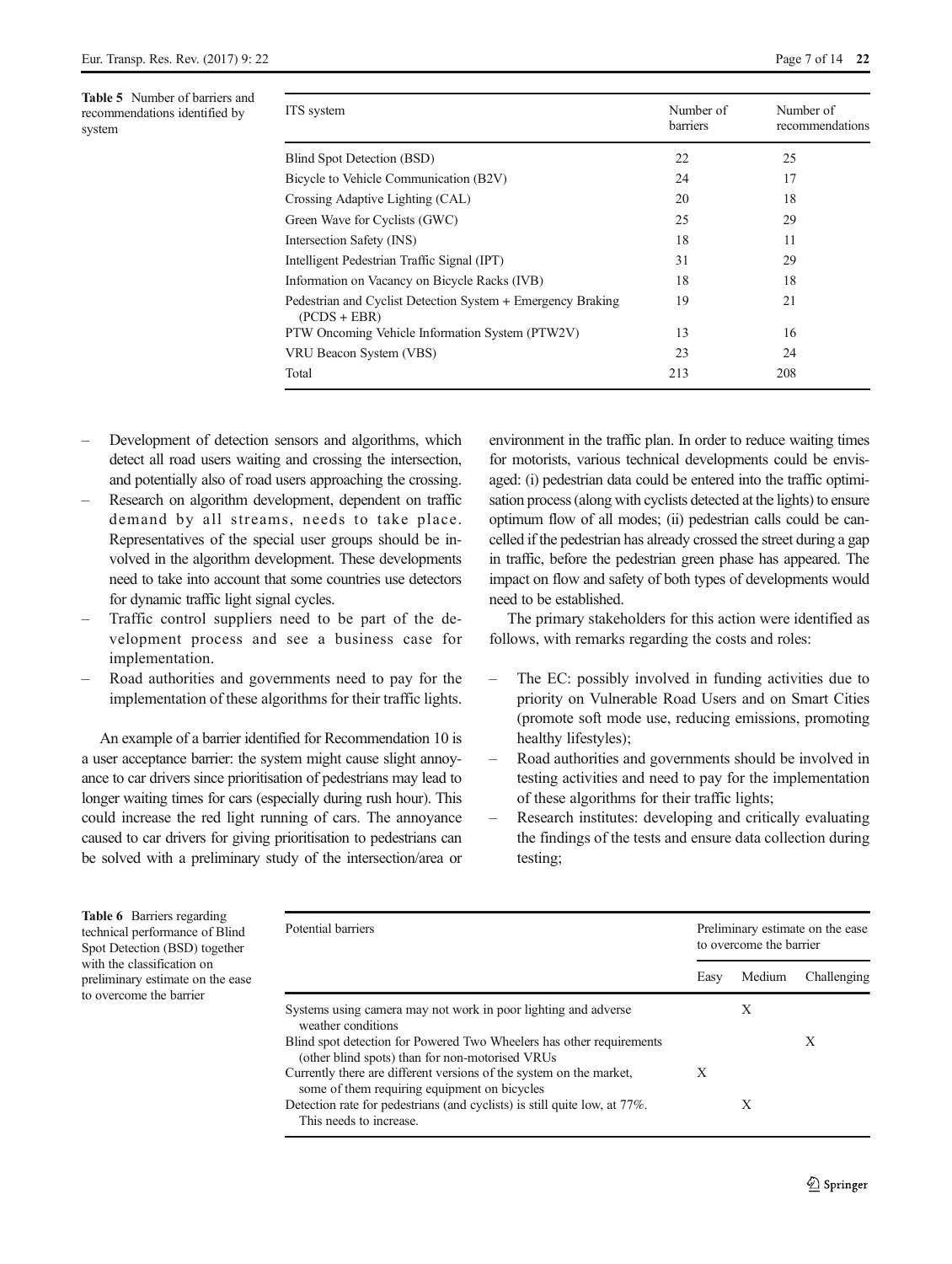<span id="page-7-0"></span>

| Table 7 Recommendations regarding technical performance of Blind Spot Detection (BSD) together with the classifications and relevant stakeholders                                                               |                                                                           |              |                                        |                                         |
|-----------------------------------------------------------------------------------------------------------------------------------------------------------------------------------------------------------------|---------------------------------------------------------------------------|--------------|----------------------------------------|-----------------------------------------|
| Recommendation                                                                                                                                                                                                  | Ease of Implement.                                                        | Time horizon | Estimated effectiveness Estimated cost | Relevant                                |
|                                                                                                                                                                                                                 | Easy Medium Challenging Short Medium Long Low Medium High Low Medium High |              |                                        | stakeholders                            |
| The automotive industry, with the aid of independent researchers where<br>needed, should improve detection systems to detect both cyclists and<br>pedestrians with low positive and negative false alarm rates. |                                                                           |              |                                        | OEMs                                    |
| Inclusion of tests for BSD for non-motorised VRUs in Euro NCAP,<br>including tests for night conditions.                                                                                                        |                                                                           |              |                                        | Euro NCAP, Research<br>institutes, OEMs |
| buses.<br>Promotion of BSD by European Commission (EC) for trucks and I                                                                                                                                         |                                                                           |              |                                        | EC, Member States,<br>OEMs              |
| System should warn the driver if it is not working (failsafe)                                                                                                                                                   |                                                                           |              |                                        | OEMS                                    |
|                                                                                                                                                                                                                 |                                                                           |              |                                        |                                         |

- Technical partners, system suppliers, sensor developers: developing and providing equipment for the field tests;
- Representatives of user groups: ensure the needs of the specific groups are met by the innovation.

and

After the qualitative analysis of the 22 recommendations, a quantitative analysis was carried out for the main recommendations [ [8\]](#page-13-0). Eleven of these main recommendations were selected based on the overall scores at the workshop and the questionnaire. For the aspects "safety, mobility and comfort" (R5) and "privacy, data storage, ethical and moral issues" (R13), which were not covered by the selected recommendations, the recommendations R5 and R13, which scored best for these topics in the workshop and questionnaires were added. Table [9](#page-9-0) provides an overview of the recommendations selected for quantitative analysis, together with the systems affected by these recommendations.

The affected systems, as shown in Table [9](#page-9-0), have a central role in monetising the added benefits of carrying out the recommendations.

Table [10](#page-9-0) shows the results of the quantitative analysis (based on calculations Ecorys (2016)). For more information on how these benefits are calculated, see Box [1](#page-4-0) for an example or [ [8\]](#page-13-0).

The recommendations that score best are research on VRU detection (R1) and research on road user behaviour (R2), both of which are research based. The added benefits are estimated to be over  $E2.5$  billion (bn), with INS and PCDS + EBR as systems that increase their effectiveness the most. Similar results are seen for other recommendations, often with INS and PCDS + EBR contributing with positive values to the total impact. In addition, high positive effects are seen in PTW2V, contributing to higher total scores of a few recommendations. Recommendations with an impact between  $\epsilon$ 1 bn and €2.5 bn are functionality integration (R11) research strategies for warning road users (R3), involve testing (R6 and R9), standardisation (R8) and privacy (R13).

#### 3.4 Final ranking of recommendations

The results of the qualitative and quantitative analysis were used as input for a MCA to rank the 13 main recommendations. Table [11](#page-10-0) presents an overview of the MCA results for the 13 main recommendations (based on calculations carried out by Ecorys). For more information on how the MCA was carried out, refer further to  $[8]$  $[8]$ .

The results show that the highest scoring recommendations are all related to research activities and technical improvement. The fourth highest scoring recommendation is related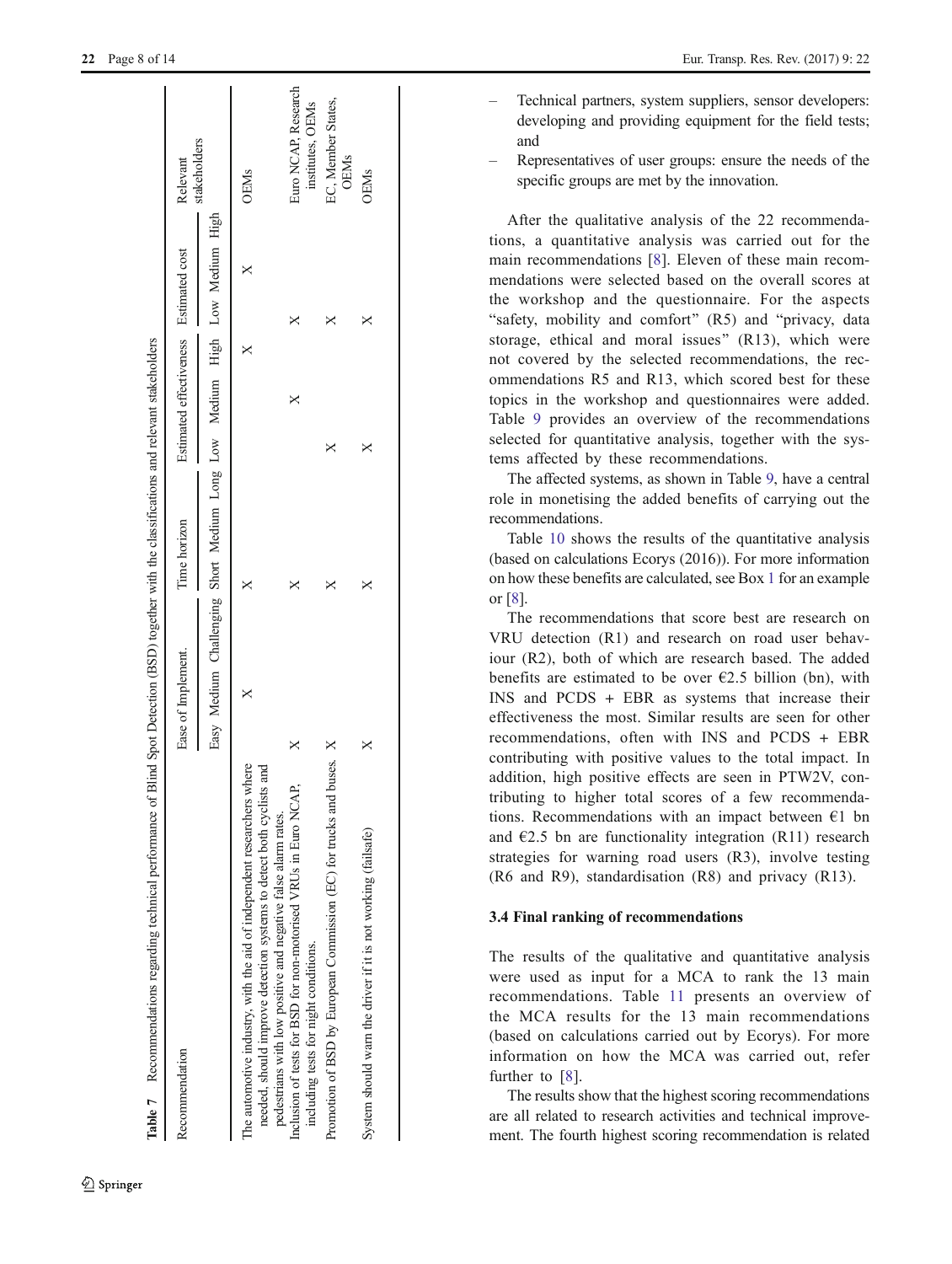<span id="page-8-0"></span>

| Table 8 List of 22<br>recommendations | No           | Recommendations                                                                                                                                                                                                                                                  |
|---------------------------------------|--------------|------------------------------------------------------------------------------------------------------------------------------------------------------------------------------------------------------------------------------------------------------------------|
|                                       | $\mathbf{1}$ | Research for the improvement of VRU detection accuracy and classification for in-vehicle and<br>infrastructure systems                                                                                                                                           |
|                                       | 2            | Research for improving location accuracy of devices for VRUs, e.g. where GPS functions poorly, such as<br>smart phones or devices for VRU vehicles, e.g. through information fusion with other sensors such as<br>cameras                                        |
|                                       | 3            | Research on strategies for warning road users to make the system more efficient and less annoying                                                                                                                                                                |
|                                       | 4            | Development of reliable low-latency wireless communication components (ITS-G5 or LTE), which are<br>suitable for integration in VRU vehicles (bicycles, motorcycles) and smart phones                                                                            |
|                                       | 5            | Research on road users' behaviour in traffic, especially of pedestrians (children) and prediction of<br>intentions; including improved dynamics modelling of VRUs in traffic.                                                                                    |
|                                       | 6            | Research on optimal and efficient user interface                                                                                                                                                                                                                 |
|                                       | 7            | Reliability considerations (including harsh weather conditions and light pollution) should have a standard<br>place in procurements of infrastructure related systems                                                                                            |
|                                       | 8            | Assessment of the possible effects of a potential mandatory use of the systems on long-term acceptance in<br>different member states.                                                                                                                            |
|                                       | 9            | Testing of the systems in controlled situations and simulator testing to increase understanding of the<br>interaction of different categories of VRUs with the systems                                                                                           |
|                                       | 10           | To design traffic light control, depending on the overall traffic demand (both vehicles and pedestrians) to<br>minimise traffic delays for all road users while taking into account VRU needs and policy goals for<br>safety, throughput, emissions and mobility |
|                                       | 11           | Standardisation of the functionalities of the systems, including VRU related cooperative systems and<br>communication between VRUs and vehicles, that are required to enable interoperability                                                                    |
|                                       | 12           | Creating field tests and system evaluations to provide more evidence on benefits, limitations and costs of<br>ITS systems for VRU's.                                                                                                                             |
|                                       | 13           | Starting implementation with local I2VRU systems providing benefits to early adopters.                                                                                                                                                                           |
|                                       | 14           | Development of low-cost high-quality technical solutions for VRU sensing systems for both vehicles and<br>infrastructure                                                                                                                                         |
|                                       | 15           | Traffic signal systems for intersections should be able to adapt to different environments in order to<br>accommodate for different traffic management schemes and different environmental conditions                                                            |
|                                       | 16           | Integration of different (cooperative) functionalities in a single device                                                                                                                                                                                        |
|                                       | 17           | Liability issues should be governed prior to deployment of the systems and further investigated                                                                                                                                                                  |
|                                       | 18           | Guidelines/ regulations are needed on the use of mobile devices on bicycles to avoid distraction                                                                                                                                                                 |
|                                       | 19           | Development of guidelines and standardisation regarding fail safe operation (informing road users of non-<br>or mal-functioning of the system).                                                                                                                  |
|                                       | 20           | Regulation about signal timing changes needs to be updated, to accommodate sensor based systems.                                                                                                                                                                 |
|                                       | 21           | Create legislation that all trucks and buses should have blind spot detection systems with sensors back and<br>at both sides                                                                                                                                     |
|                                       | 22           | Ensure that privacy of all road users is guaranteed through development and use of proper procedures for<br>data exchange, data collection and storage, and use of collected data                                                                                |

to privacy aspects and data storage. The next two recommendations with 12.5 overall points, both score lower on potential benefits, but score relatively high on the other aspects, such as short time horizon for carrying out the recommendation. The recommendation concerning standards scored lower (R8) due to the high costs, while the recommendation concerning integration in one system scored lower due to the challenges experienced in implementation. The recommendations regarding testing of systems (R6 and R9) scored lower due to the relative high costs and challenging implementation. Recommendations regarding specific systems (R7 on IPT and R12 on BSD) score quite low, because they only concern one ITS system.

#### 4 Overview of the selected recommendations

This section describes the recommendations with the highest scores (Table [11\)](#page-10-0) in more detail.

Several of the recommendations are related to research to improve the performance of the systems, i.e. to determine reliably that there is a risk for an imminent collision and to decide to warn the driver or take a corrective action. In order to achieve a high performance, a high accuracy of the detection of the VRU and correct classification (R1) is needed, as well as an accurate prediction of the behaviour of the VRUs and their trajectories (R2), and as efficient warning strategies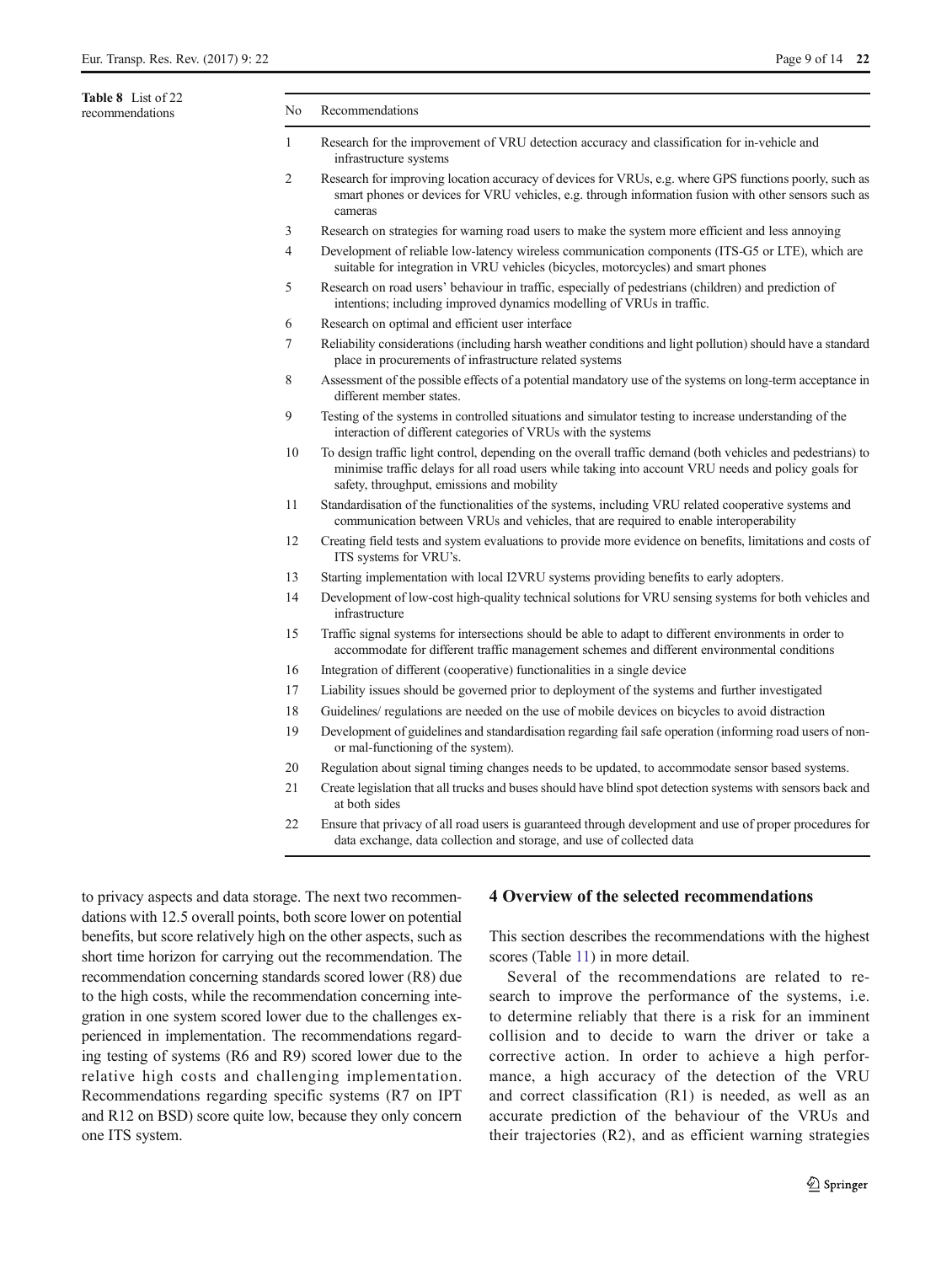<span id="page-9-0"></span>Table 9 Final list of 13 recommendations which were selected for Benefit Analysis (with new numbers)

| N <sub>0</sub>  | Recommendations                                                                                                                                                                                                                                                     | Systems affected                                   |
|-----------------|---------------------------------------------------------------------------------------------------------------------------------------------------------------------------------------------------------------------------------------------------------------------|----------------------------------------------------|
| R1              | Research for the improvement of VRU detection accuracy and<br>classification for in-vehicle and infrastructure systems                                                                                                                                              | INS, BSD, PCDS + EBR, VBS                          |
| R <sub>2</sub>  | Research on road users behaviour in traffic, especially of<br>pedestrians (children) and prediction of intentions; including<br>dynamics modelling of VRUs                                                                                                          | INS, PCDS + EBR, VBS                               |
| R <sub>3</sub>  | Research on strategies for warning road users to make the system<br>more efficient and less annoying                                                                                                                                                                | BCD, PCDS, VBS, INS, B2V,<br>PTW <sub>2</sub> V    |
| R <sub>4</sub>  | Research on optimal and efficient user interface design (e.g.<br>information presentation, less distraction, reduced workload,<br>integration of user interface in bicycle, helmet, vest etc.).                                                                     | PTW2V, B2V, GWC, BSD,<br>PCDS + EBR, INS, VBS      |
| R <sub>5</sub>  | Reliability considerations (including harsh weather conditions and<br>light pollution) should have a standard place in procurements of<br>infrastructure related systems                                                                                            | GWC, INS, CAL                                      |
| R <sub>6</sub>  | Testing of the systems in controlled situations and simulator<br>testing to increase understanding of the interaction of different<br>categories of VRUs with the systems                                                                                           | GWC, B2V, PTW2V, IPT, BSD,<br>PCDS + EBR, VBS, INS |
| R7              | To design traffic light control, depending on the overall traffic<br>demand (both vehicles and pedestrians) to minimise traffic<br>delays for all road users while taking into account VRU needs<br>and policy goals for safety, throughput, emissions and mobility | <b>IPT</b>                                         |
| R8              | Standardisation of the functionalities of the systems, including<br>VRU related cooperative systems and communication between<br>VRUs and vehicles, that are required to enable interoperability                                                                    | B2V, GWC, PTW2V, VBS, BSD,<br>PCDS + EBR, CAL      |
| R <sub>9</sub>  | Creating field tests and system evaluations to provide more<br>evidence on benefits, limitations and costs                                                                                                                                                          | BSD, PCDS + EBR, CAL, IPT,<br><b>IVB</b>           |
| R <sub>10</sub> | Traffic signal systems for intersections should be able to adapt to<br>different environments in order to accommodate for different<br>traffic management schemes and different environmental<br>conditions                                                         | <b>IPT</b>                                         |
| R <sub>11</sub> | Integration of different (cooperative) functionalities in a single<br>device                                                                                                                                                                                        | GWC, B2V, PTW2V, IVB                               |
| R <sub>12</sub> | Create legislation that all trucks and buses should have blind spot<br>detection systems with sensors back and at both sides                                                                                                                                        | <b>BSD</b>                                         |
| R13             | Ensure that privacy of all road users is guaranteed through<br>development and use of proper procedures for data exchange,<br>data collection and storage, and use of collected data                                                                                | B2V, GWC, PTW2V, IPT, IVB,<br><b>VBS</b>           |

(R3) and efficient user interfaces (R4) to achieve the desired reaction of the road user.

Significant R&D has been performed on detecting pedestrians by vehicle sensors [[9\]](#page-13-0), much less research has been

Table 10 Results quantitative analysis

|                  | Recommendation           |                   |          |                |                   |                   |                          |                |                          |              |         |         |                 |
|------------------|--------------------------|-------------------|----------|----------------|-------------------|-------------------|--------------------------|----------------|--------------------------|--------------|---------|---------|-----------------|
| System           | R1                       | R <sub>2</sub>    | R8       | R <sub>6</sub> | R <sub>13</sub>   | R <sub>9</sub>    | R11                      | R <sub>3</sub> | R <sub>5</sub>           | R4           | R10     | R7      | R <sub>12</sub> |
| Total impact     | $++++$                   | $++++$            | $^{+++}$ | $^{+++}$       | $^{+++}$          | $^{+++}$          | $^{+++}$                 | $^{+++}$       | $^{++}$                  | $^{++}$      | $++$    | $^{++}$ | $+$             |
| B <sub>2</sub> V | $\overline{\phantom{0}}$ | $\qquad \qquad -$ | $^{++}$  | $+$            | $^{++}$           | $\qquad \qquad -$ | $+$                      | $+$            | $\overline{\phantom{m}}$ | $+$          |         |         |                 |
| <b>BSD</b>       | $^{+}$                   | -                 | $+$      | $^{++}$        | $\qquad \qquad -$ | $+$               | $\overline{\phantom{m}}$ | $+$            | -                        | $+$          |         |         | $+$             |
| CAL              | -                        | —                 | $^{++}$  | -              | -                 | $^{++}$           |                          | —              | $^{++}$                  |              |         |         |                 |
| <b>GWC</b>       |                          |                   | $^{+}$   | $\mathbf{0}$   | $\boldsymbol{0}$  | $\qquad \qquad -$ | $\mathbf{0}$             |                | $\theta$                 | $\theta$     |         |         |                 |
| <b>INS</b>       | $++++$                   | $^{+++}$          | $\equiv$ | $++$           | —                 |                   |                          | $\mathbf{0}$   | $^{++}$                  | $+/++$       | -       |         |                 |
| <b>IPT</b>       |                          |                   |          | $\ddot{}$      | $\mathbf{0}$      | $^{++}$           |                          |                |                          |              | $^{++}$ | $++$    |                 |
| <b>IVB</b>       | -                        |                   |          | —              | $\boldsymbol{0}$  | $\mathbf{0}$      | $\mathbf{0}$             |                |                          |              |         |         |                 |
| $PCDS + EBR$     | $++++$                   | $^{+++}$          | $^{++}$  | $+$            | -                 | $^{++}$           |                          | $^{++}$        | -                        | $\mathbf{0}$ |         |         |                 |
| PTW2V            | $\overline{\phantom{0}}$ | -                 | $^{++}$  | $^{+++}$       | $++$              | $\equiv$          | $^{+++}$                 | $+$            | $\equiv$                 | $^{++}$      |         |         |                 |
| <b>VBS</b>       | $^{+}$                   | $^{+}$            | $^{++}$  | $^{++}$        | $^{++}$           |                   |                          | $^{+}$         |                          | $^{++}$      |         |         |                 |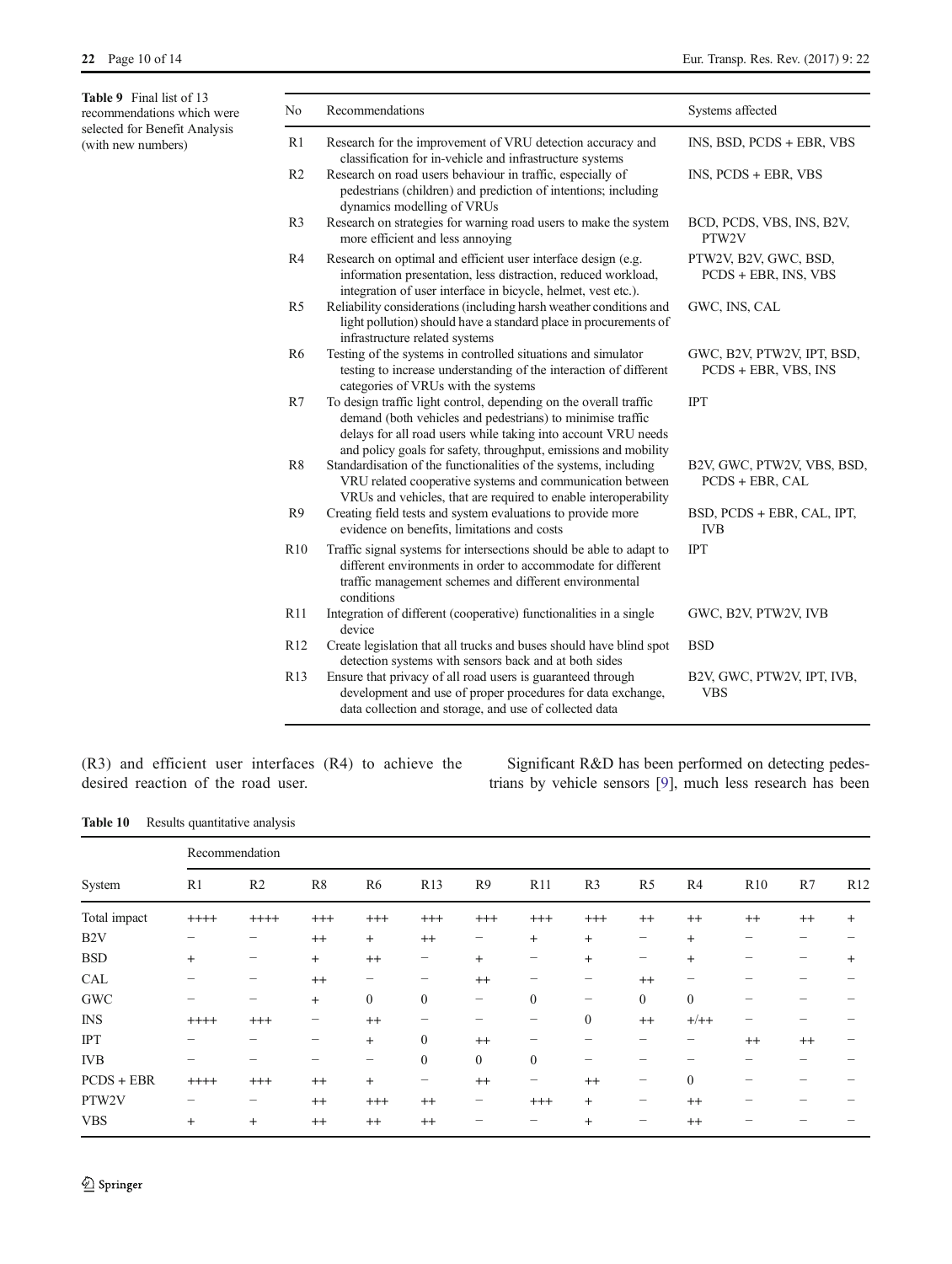<span id="page-10-0"></span>

|  |  |  |  |  |  |  |  | <b>Table 11</b> Overview of MCA results and ranking of 13 main recommendations |
|--|--|--|--|--|--|--|--|--------------------------------------------------------------------------------|
|--|--|--|--|--|--|--|--|--------------------------------------------------------------------------------|

| Recommendation                                                | Ease of implement. | Time Horizon | <b>Estimated Costs</b> | Potential Benefits | Overall score |
|---------------------------------------------------------------|--------------------|--------------|------------------------|--------------------|---------------|
| R <sub>2</sub> Research on road users behaviour               | medium             | medium       | medium                 | $++++$             | 15            |
| R1 Research on improving VRU detection accuracy               | medium             | medium       | high                   | $++++$             | 14            |
| R <sub>3</sub> Research on warning strategies                 | medium             | medium       | medium                 | $^{+++}$           | 12.75         |
| R <sub>13</sub> Guarantee privacy of all road users           | medium             | medium       | medium                 | $^{+++}$           | 12.75         |
| R5 Reliability criteria in procurement                        | easy               | short        | medium                 | $++$               | 12.5          |
| R <sub>10</sub> Traffic light control tailored to environment | medium             | short        | low                    | $++$               | 12.5          |
| R8 Standardisation of functionalities                         | medium             | medium       | high                   | $^{+++}$           | 11.75         |
| R11 Functionalities integration in one device                 | challenging        | medium       | medium                 | $^{+++}$           | 11.75         |
| R6 Testing of systems in controlled situations                | challenging        | medium       | high                   | $^{+++}$           | 10.75         |
| R9 Field tests and system evaluations                         | challenging        | medium       | high                   | $^{+++}$           | 10.75         |
| R4 Design of optimal and efficient user interface             | medium             | medium       | high                   | $++$               | 9.5           |
| R7 Traffic light control based on overall demand              | medium             | medium       | high                   | $^{++}$            | 9.5           |
| R12 Legislation of blind spot detection for trucks            | medium             | medium       | low                    | $+$                | 9.25          |

conducted regarding cyclists [[10\]](#page-13-0) and other VRUs. Work on accurate prediction of the behaviour of VRUs and their trajectories has been performed by Brunsmann et al. [\[11](#page-13-0)] and Köhler et al. [[12\]](#page-13-0). The Euro NCAP rating system includes AEB systems for specific scenarios for pedestrians since 2016 and from 2018 onwards, will include both cyclists as well as night and obscure lighting conditions [\[13\]](#page-13-0), which will stimulate development and deployment in this field. Additional funding is required in order to stimulate the development of systems addressing a wide range of road user types in challenging urban settings and environmental conditions.

User interface design, together with the comfort levels of the user, are crucial in influencing the use of the systems and the compliance with the advice provided by the system. The user interface should be designed to receive a correct and timely response of the road users addressing aspects such as comprehensible information presentation, minimum distraction and a reduced workload. Guidelines have been developed for user interfaces for drivers, e.g. [[14,](#page-13-0) [15](#page-13-0)]. Aspects which require further research include integration of ITS and warnings to bicycles, helmets, vests, and the optimal way to provide warnings to the different road users.

The system warnings should initiate the desired reaction by the road user without causing annoyance, which can occur in case of too frequent low risk warnings. For vehicle drivers, research on warning strategies has been performed for ADAS systems [[16](#page-13-0), [17\]](#page-13-0). As the amount of assisting systems increases and hence potential warnings, guidelines are required for developers on the optimal timing and warning modes for drivers and other road users, to achieve an efficient reaction and increased system acceptance. Efficient warning strategies will have a positive effect on safety, and result in a small increase of penetration rate.

Recommendations R6 and R9 are both related to testing. Testing both in controlled situations and in a simulator testing is needed in order to increase the understanding of the interaction of different categories of VRUs - including elderly persons, people with limited mobility and vehicle drivers with the systems (R6). Large scale field tests and system evaluations are needed to provide more evidence on benefits, limitations and costs of the systems (R9), as well as provide information on the long-term effects of the systems on the behaviour of both VRUs and vehicle drivers. This will produce a more concrete understanding of the feasibility of installing an ITS. The costs and complexity of field tests and system evaluations are often too large for investors to bear alone, and therefore require collaboration between stakeholders from different sectors and domains.

Two recommendations relate to signalised intersections: "Design of traffic light control systems which take the whole traffic demand of both vehicles and VRUs into account^ (R7) and "Traffic signal systems for intersections should be able to adapt to different environments in order to accommodate for different traffic management schemes and different environmental conditions" (R10). Technologies such as big data and IoT allow for a real-time view of all road users approaching, waiting and crossing the intersection. This allows for the optimisation of traffic light phases for all road users, taking into account the VRU needs and policy goals for throughput, emissions and mobility, as well as avoiding unnecessary waiting times for road users.

Standardisation of the functionalities of the systems, including VRU related cooperative systems and communication between VRUs and vehicles, is required to enable interoperability (R8). For C-ITS systems, current message implementations, such as CAM and DENM do not take VRUs into account in a structured way. Recently, work on this subject has started in ETSI with the study on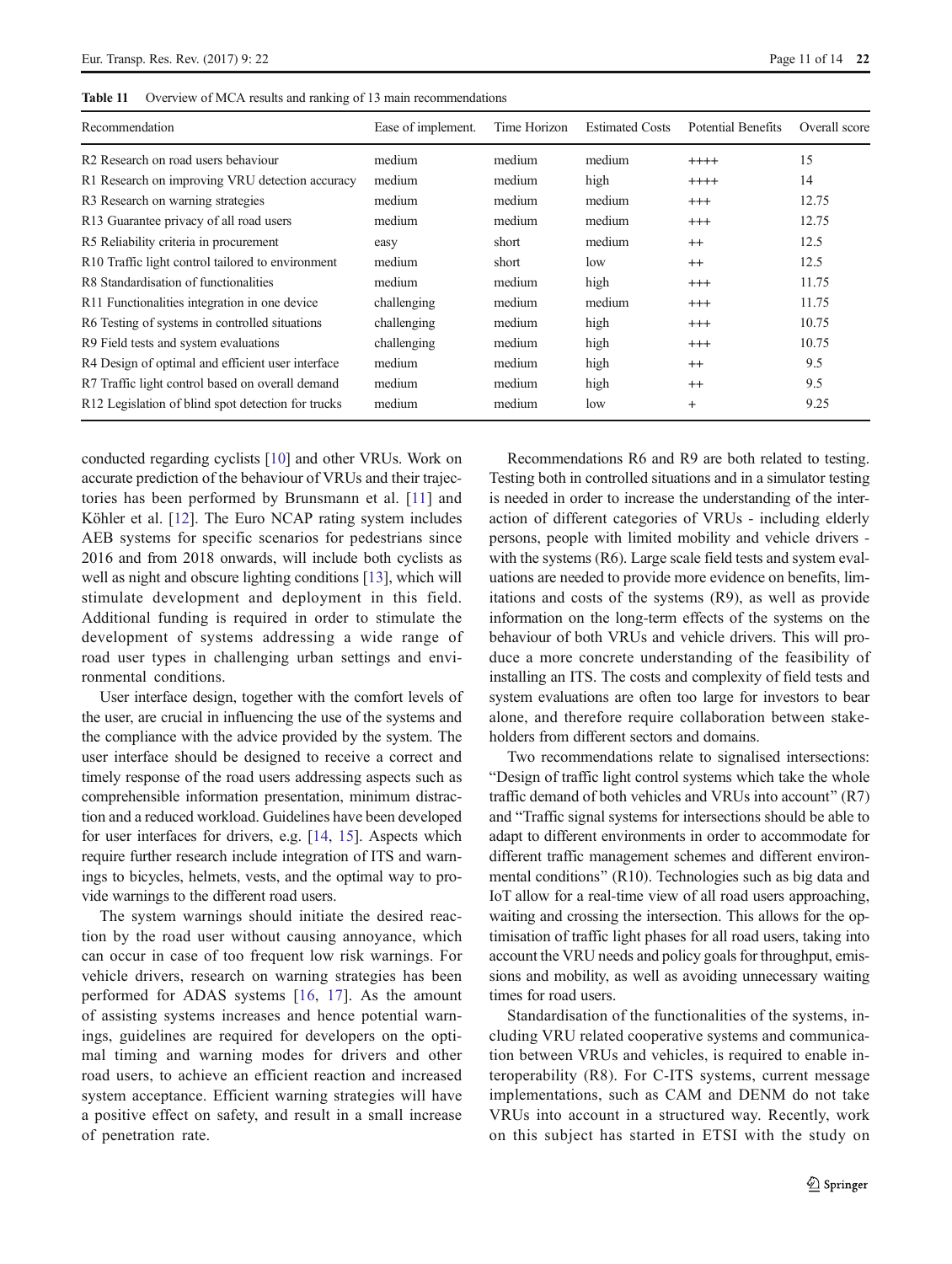VRU use cases and standardisation perspectives (TR 103300). Further progress of this standardisation work for ITS systems for VRUs and underlying message sets and communication networks needs to take place in the upcoming years based on new insights, applications, and technologies.

Standardisation is a prerequisite to make the integration of different (cooperative) functionalities in a single device (R11) possible. The ITS applications for VRUs can either be deployed as apps in smartphones or on dedicated devices, which are integrated in the VRU vehicles, such as electric bikes, mopeds and motorcycles. The integration of communication equipment in VRU vehicles provides challenges, including limited cost, size and power consumption of the devices. Research and development has to address the physical integration of the devices in the vehicles, including the antenna design and radiation patterns for optimal performance of the devices. In case smartphones are used, the smartphone has to sense the context of the user, e.g. is the user walking outdoors or indoors, sitting in a bus, etc.

Privacy is critical in ITS systems, and is a major barrier to the deployment of systems. This is especially the case for C-ITS systems [\[18\]](#page-13-0), where users broadcast data on their location. The C-ITS Platform addresses privacy and security, mainly for vehicle systems, but needs to be further developed to include VRU applications. Proper procedures for data exchange, data collection and storage, and the use of collected data (R13) have to be developed to guarantee the privacy of all road users.

Recommendation R12 relates to the blind-spot detection system. Legislation has to be implemented enforcing all trucks and buses to have blind spot detection systems with sensors at the back and at both sides of the vehicle.

For all infrastructure related systems, reliability considerations (including harsh weather conditions and light pollution) should have be accounted for in procurement procedures (R5). Governments should therefore include a comprehensive set of rules regarding a wide range of aspects ensuring that the deployed system works reliably in all environmental conditions and mitigates negative external effects (e.g. light pollution).

# 5 Pros and cons of methodology

An overview of the pros and cons of the methodology for identifying and ranking recommendations for actions supporting ITS developments for VRUs can be provided by using the experiences in the VRUITS project. In addition, some guidelines will be provided for exploiting the methodology in future projects.

# 5.1 Pros of the methodology

- The main advantage of the methodology is that it provides a filtering process that can be applied to shorten a long list of a very broad range of recommendations which have been defined based on qualitative information and to arrive at a short list of recommendations, by exploiting a combination of qualitative and quantitative information. The stepwise selection process of relevant recommendations ensured that most attention and in-depth analysis is focused to the most promising recommendations.
- The methodology uses available results from earlier work done in the VRUITS project, such as the CBA calculations. Detailed interim results of the various steps provide relevant information which can be further used in the future work.
- The adopted stepwise methodology included multiple validation checks with experts. Therefore, the methodology offered sufficient possibilities for feedback and review to improve the interim results. Furthermore, the workshop offered the possibility to discuss the interim results with the main stakeholders and to take their suggestions into account.
- & Quantification using classes of potential benefits provided an indication of the order of magnitude of the expected effects, despite the limited available quantitative information. The potential benefits were presented in this way in order to avoid a false expression of accuracy, which would be the case if we would present potential benefits in euros.

# 5.2 Cons of the methodology

- It is a cumbersome methodology with a significant number of steps, which need to be carried out to define a final short list of recommendations.
- & A significant amount of time is needed to apply the methodology. Furthermore, the success of the execution of the methodology depends on the willingness of external experts to contribute to the process. The consulted experts must allocate sufficient time to the consultation and they need to be well prepared in order to fully understand the questions and provide relevant inputs.
- There are some subjective elements in the methodology, such as quantifying the impacts using categories very small/small/average/large and when defining the weights in the MCA used for ranking the recommendations. The risk of subjective elements was minimised by involving stakeholders and experts in the process of validating the interim results.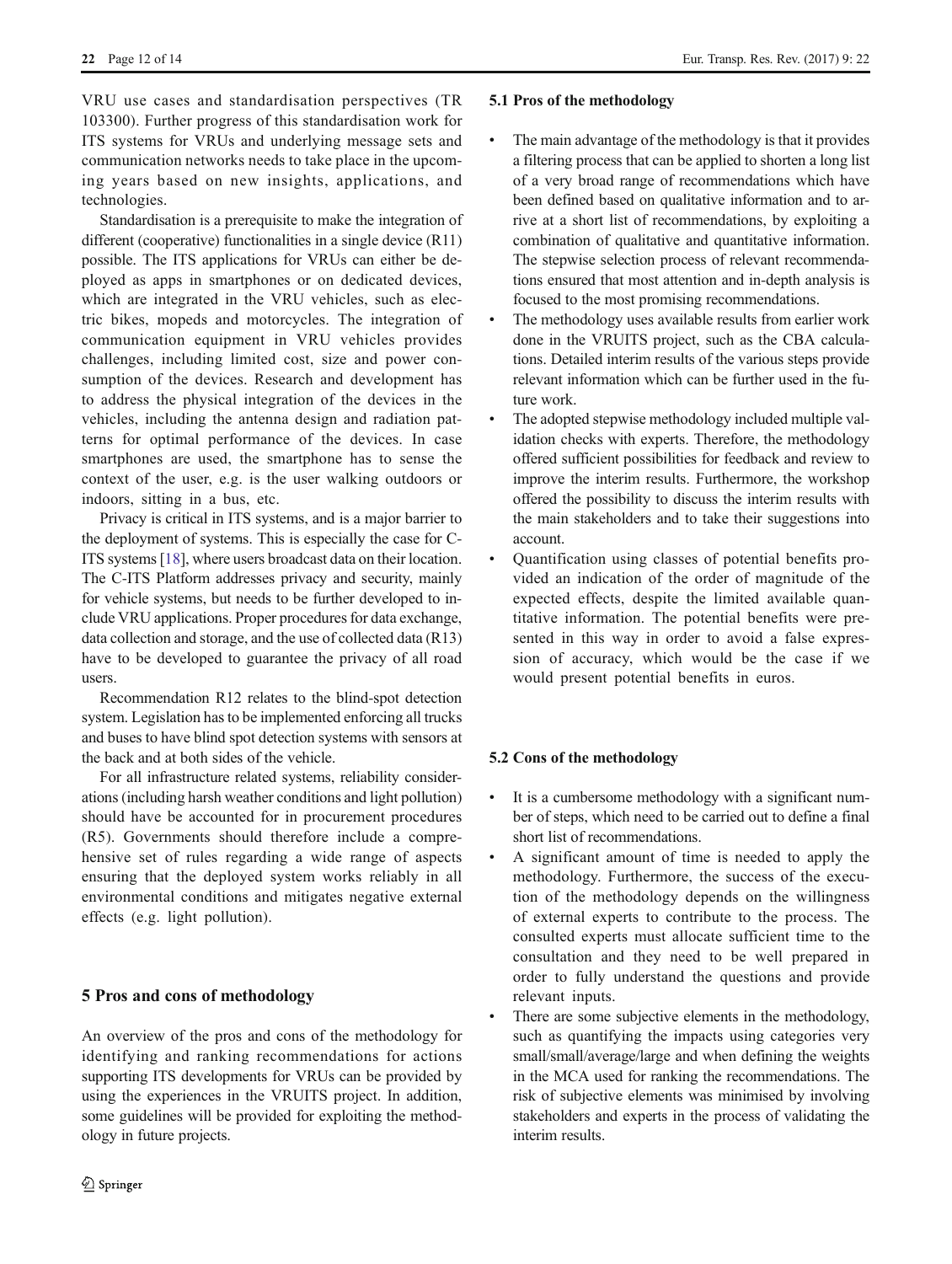<span id="page-12-0"></span>Results of combining multiple recommendations during the benefit analysis of the main recommendations was not investigated in the VRUITS project. However the methodology is flexible enough to be adapted to take this into account, for example, by handling the combination of recommendations as a new recommendation and to carry out the same benefit analysis as has been used for a single recommendation.

# 5.3 Guidelines for using the methodology in future projects

The methodology can be applied in future projects when CBA calculations are available, or can be performed for the ITS systems that are examined. The methodology can also be used where limited quantitative inputs are available. These can be used to provide detailed quantified benefits.

An alternative application of this methodology is to use another, less complicated way to estimate the classes of potential benefits by exploiting only qualitative input data. This would render the methodology less time consuming. However if the analysis is done in a qualitative way, the results will probably be less robust than when using the quantitative input data.

This methodology can also be more easily applied when it is possible to collect and use additional quantitative data in a more limited scale than in the VRUITS project for the calculation of the potential costs and benefits of applying the ITS. This could be the case when referring to a regional and local level, where more detailed quantitative information is likely to be available.

# 6 Conclusions

# 1. A wide range of different type of recommendations directed to different stakeholders were identified during the assessment.

In order to achieve the full potential of the ITS systems at EU level, a wide range of barriers have to be overcome, including technical issues (detection inaccuracy, uncertainty in road user trajectories), user acceptance issues (high level of unnecessary warnings, lack of suitable user interface), business models (high costs, chicken-egg problems) and legal issues (privacy, current legislation). In order to address these barriers, a large set of recommendations has been identified, covering a wide range of potential measures, including research activities to technical aspects, field tests and simulation, behaviour and usage aspects. Cooperation of a wide range of stakeholders is critical for implementing the recommendations: European Commission, national authorities, various industries, user organisations and research organisations

all play a role. Market related aspects and business models should also be investigated.

# 2. Focus should be on the implementation of the 13 main recommendations.

Based on the results of the analysis carried out, the focus should be on implementing the thirteen main recommendations. The recommendations regarding procurement (R5) and system design of traffic control systems (R10) can almost be directly taken forward. The technical recommendations regarding road user modelling (R1) and location accuracy (R2) are critical, as they allow the systems to more accurately predict potential collisions. Improved technical performance increases user acceptance by reducing "nuisance" alerts and enables increased efficiency in warning the driver or taking corrective actions. Major issues are the costs of the systems and privacy related issues. Field tests and large pilots which study how road users interact with the systems and demonstrate the benefits of the systems are needed. In order to implement the suggested recommendations successfully, all stakeholders have to be involved. The implementation and time planning of the other recommendations should be further discussed with the main stakeholders. A relevant aspect when discussing implementation is also the stability and safety of each ITS system, which can be addressed by looking at the possibility of malfunctions, consequences of ITS failure and potential maintenance costs. OEMs and infrastructure system providers should be stimulated to implement the sensors system and collision prevention tools. Authorities should be stimulated to deploy the systems, and road users encouraged to use the devices and systems which have been designed to improve their safety.

## 3. Benefits of implementation of recommendations can be in the order of billion(s) euros.

Most of the recommendations address several ITS systems, including all in-vehicle systems. Recommendations affecting multiple ITS systems can have large potential benefits. In the Benefit Analysis, calculations of five factors have been taken into account: safety, mobility, comfort effectivity, penetration rates and costs. Having done this on multiple systems for 13 recommendations, it can be concluded that especially increasing the penetration rate (i.e. number of users European-wide) can greatly contribute to the total benefits.

4. Main challenges are cooperation of different stakeholders, different environments, long time horizon for implementation and high implementation costs of many recommendations.

Most of the recommendations include challenges at a technical level or requiring the collaboration of a wide set of